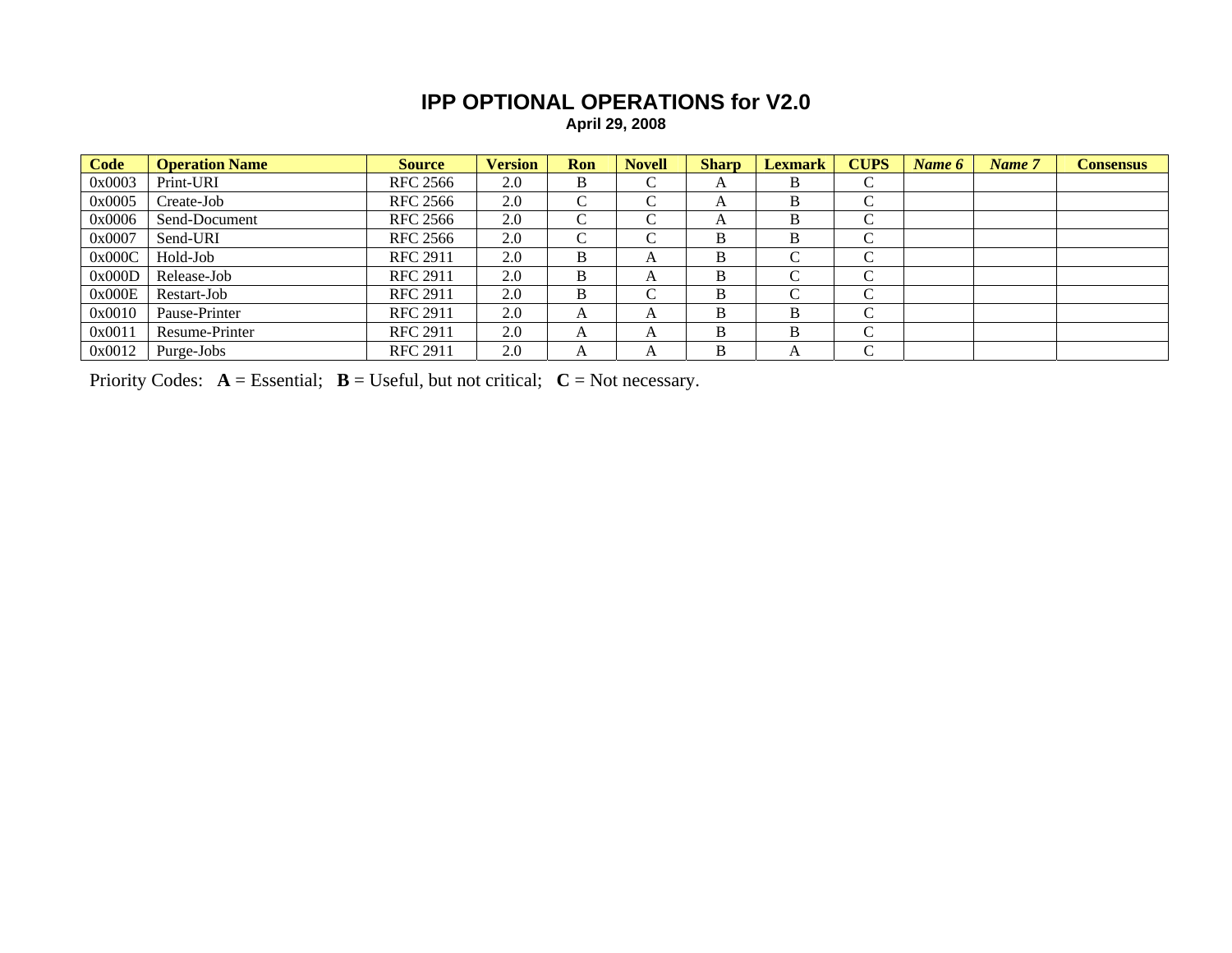## **IPP OPTIONAL OPERATIONS for V2.1 April 29, 2008**

| Code   | <b>Operation Name</b>           | <b>Source</b>   | <b>Version</b>   | Ron            | <b>Novell</b>      | <b>Sharp</b>   | <b>Lexmark</b> | <b>CUPS</b>    | Name 6 | Name 7 | <b>Consensus</b> |
|--------|---------------------------------|-----------------|------------------|----------------|--------------------|----------------|----------------|----------------|--------|--------|------------------|
| 0x0003 | Print-URI                       | <b>RFC 2566</b> | 2.0              | $\, {\bf B}$   | $\mathsf{C}$       | A              | B              | $\mathsf C$    |        |        |                  |
| 0x0005 | Create-Job                      | <b>RFC 2566</b> | 2.0              | $\mathsf C$    | $\mathcal{C}$      | A              | B              | A              |        |        |                  |
| 0x0006 | Send-Document                   | <b>RFC 2566</b> | $\overline{2.0}$ | $\overline{C}$ | $\overline{\rm C}$ | A              | $\bf{B}$       | $\mathbf{A}$   |        |        |                  |
| 0x0007 | Send-URI                        | <b>RFC 2566</b> | 2.0              | $\mathcal{C}$  | $\overline{C}$     | $\overline{B}$ | B              | $\mathbf C$    |        |        |                  |
| 0x000C | Hold-Job                        | <b>RFC 2911</b> | $\overline{2.0}$ | $\overline{B}$ | $\overline{A}$     | $\, {\bf B}$   | $\overline{C}$ | $\mathbf{A}$   |        |        |                  |
| 0x000D | Release-Job                     | <b>RFC 2911</b> | 2.0              | $\, {\bf B}$   | A                  | B              | $\mathsf{C}$   | A              |        |        |                  |
| 0x000E | Restart-Job                     | <b>RFC 2911</b> | 2.0              | $\, {\bf B}$   | $\overline{C}$     | $\overline{B}$ | $\bar{C}$      | A              |        |        |                  |
| 0x0010 | Pause-Printer                   | <b>RFC 2911</b> | 2.0              | A              | A                  | $\, {\bf B}$   | $\bf{B}$       | A              |        |        |                  |
| 0x0011 | Resume-Printer                  | <b>RFC 2911</b> | 2.0              | $\mathbf{A}$   | $\overline{A}$     | $\, {\bf B}$   | $\bf{B}$       | A              |        |        |                  |
| 0x0012 | Purge-Jobs                      | <b>RFC 2911</b> | 2.0              | $\mathbf{A}$   | A                  | B              | A              | A              |        |        |                  |
| 0x0013 | Set-Printer-Attributes          | <b>RFC 3380</b> | 2.1              | B              | A                  | A              | A              | A              |        |        |                  |
| 0x0014 | Set-Job-Attributes              | <b>RFC 3380</b> | 2.1              | $\, {\bf B}$   | $\overline{A}$     | A              | A              | A              |        |        |                  |
| 0x0015 | Get-Printer-Supported-Values    | <b>RFC 3380</b> | $\overline{2.1}$ | $\overline{A}$ | $\overline{C}$     | $\overline{B}$ | A              | $\overline{B}$ |        |        |                  |
| 0x0022 | Enable-Printer                  | <b>RFC 3998</b> | 2.1              | $\mathbf{A}$   | A                  | A              | $\bf{B}$       | A              |        |        |                  |
| 0x0023 | Disable-Printer                 | <b>RFC 3998</b> | 2.1              | $\overline{A}$ | A                  | A              | $\bf{B}$       | A              |        |        |                  |
| 0x0024 | Pause-Printer-After-Current-Job | <b>RFC 3998</b> | $\overline{2.1}$ | $\, {\bf B}$   | $\overline{C}$     | $\overline{B}$ | $\, {\bf B}$   | $\, {\bf B}$   |        |        |                  |
| 0x0025 | Hold-New-Jobs                   | <b>RFC</b> 3998 | $\overline{2.1}$ | $\overline{B}$ | A                  | $\overline{B}$ | $\overline{C}$ | $\overline{B}$ |        |        |                  |
| 0x0026 | Release-Held-New-Jobs           | <b>RFC 3998</b> | 2.1              | $\, {\bf B}$   | A                  | $\, {\bf B}$   | $\overline{C}$ | $\, {\bf B}$   |        |        |                  |
| 0x0027 | Deactivate-Printer              | <b>RFC 3998</b> | 2.1              | $\mathcal{C}$  | $\mathsf{C}$       | $\mathcal{C}$  | $\mathbf C$    | $\, {\bf B}$   |        |        |                  |
| 0x0028 | Activate-Printer                | <b>RFC 3998</b> | 2.1              | $\mathcal{C}$  | $\overline{C}$     | $\mathcal{C}$  | $\mathcal{C}$  | $\, {\bf B}$   |        |        |                  |
| 0x0029 | <b>Restart-Printer</b>          | <b>RFC 3998</b> | 2.1              | $\mathcal{C}$  | $\overline{C}$     | $\, {\bf B}$   | $\mathsf{C}$   | $\, {\bf B}$   |        |        |                  |
| 0x002A | Shutdown-Printer                | <b>RFC 3998</b> | 2.1              | $\mathcal{C}$  | A                  | $\, {\bf B}$   | $\mathcal{C}$  | $\, {\bf B}$   |        |        |                  |
| 0x002B | Startup-Printer                 | <b>RFC 3998</b> | 2.1              | $\mathcal{C}$  | A                  | B              | $\mathcal{C}$  | $\, {\bf B}$   |        |        |                  |
| 0x002C | Reprocess-Job                   | <b>RFC 3998</b> | 2.1              | $\, {\bf B}$   | $\overline{C}$     | $\overline{B}$ | $\mathcal{C}$  | $\, {\bf B}$   |        |        |                  |
| 0x002D | Cancel-Current-Job              | <b>RFC 3998</b> | 2.1              | $\mathbf{A}$   | $\mathsf{C}$       | A              | A              | $\, {\bf B}$   |        |        |                  |
| 0x002E | Suspend-Current-Job             | <b>RFC 3998</b> | 2.1              | $\, {\bf B}$   | $\overline{\rm C}$ | $\, {\bf B}$   | $\, {\bf B}$   | $\, {\bf B}$   |        |        |                  |
| 0x002F | Resume-Job                      | <b>RFC 3998</b> | 2.1              | $\, {\bf B}$   | $\overline{C}$     | $\mathbf{A}$   | B              | $\, {\bf B}$   |        |        |                  |
| 0x0030 | Promote-Job                     | <b>RFC 3998</b> | 2.1              | $\, {\bf B}$   | $\overline{A}$     | $\overline{B}$ | $\overline{B}$ | $\, {\bf B}$   |        |        |                  |
| 0x0031 | Schedule-Job-After              | <b>RFC 3998</b> | 2.1              | $\mathbf B$    | $\overline{C}$     | $\, {\bf B}$   | $\bf{B}$       | $\bf{B}$       |        |        |                  |

Priority Codes:  $A = E$ ssential;  $B = U$ seful, but not critical;  $C = Not$  necessary.